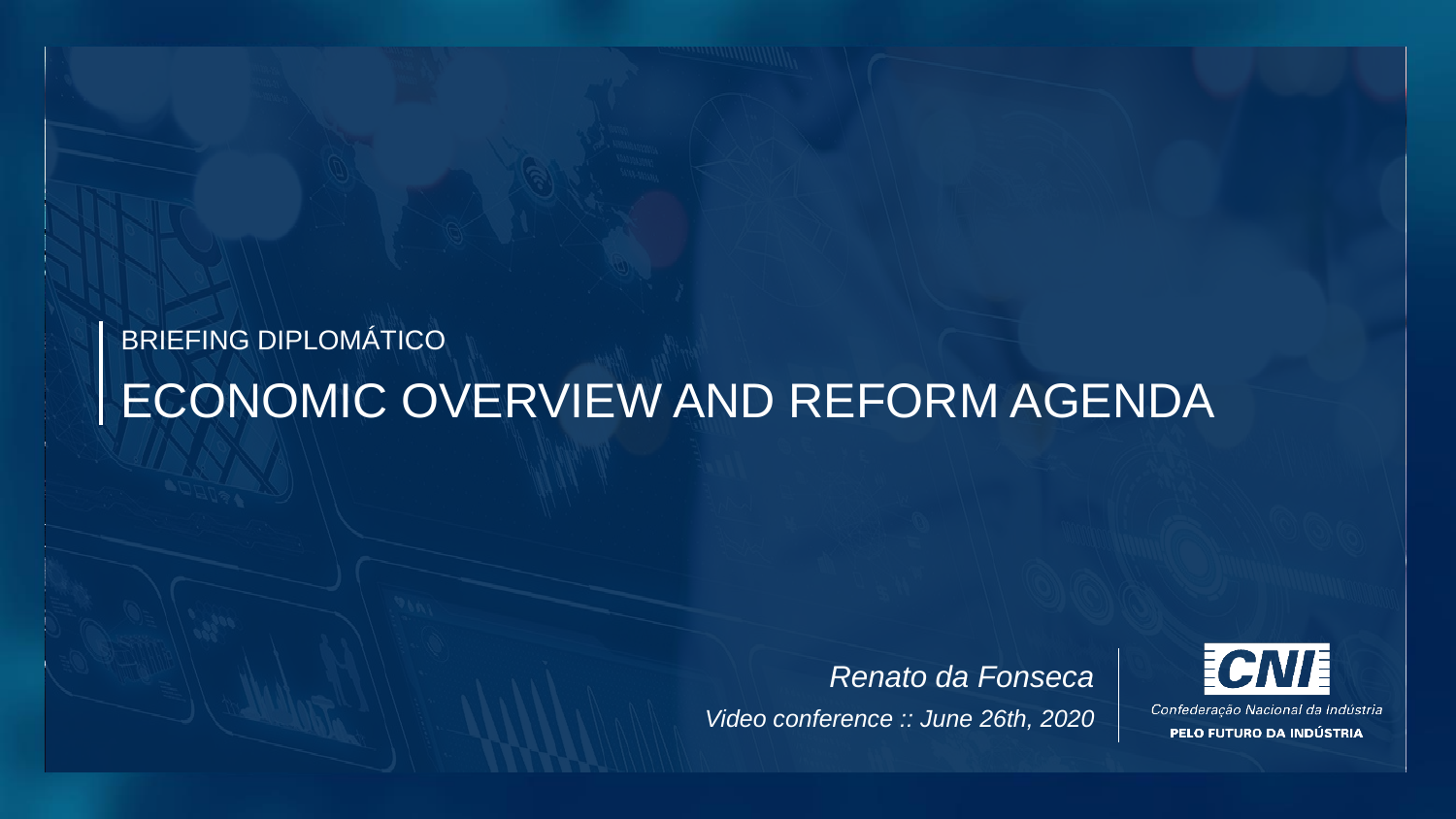

Economic **Scenarios** for 2020

Government's emergency measures

Impacts of the **Coronavirus** pandemic on the Brazilian Economy

**Prospects** after the social distancing measures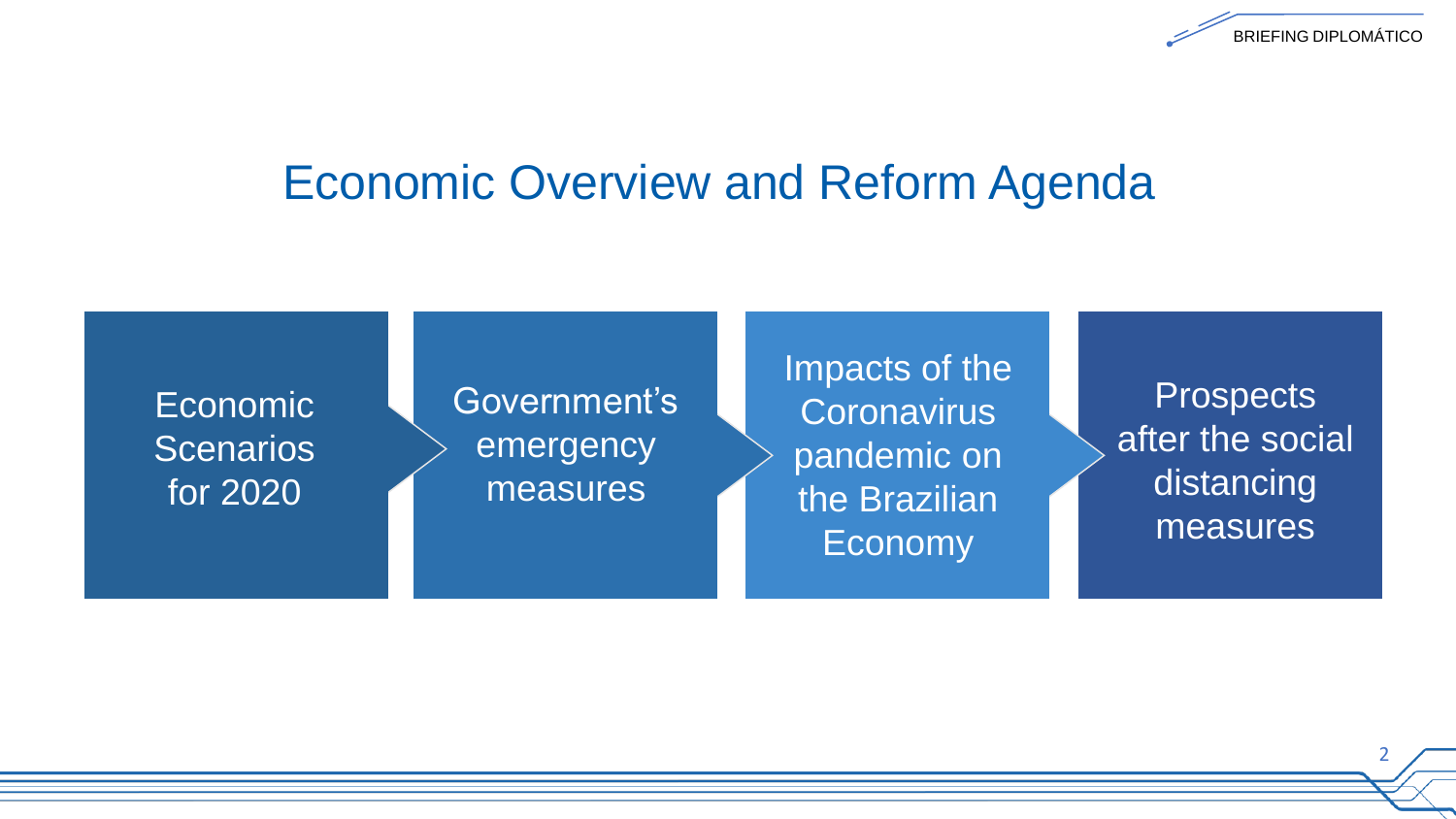

### **Economic Scenarios for 2020**

### Government's emergency measures

Impacts of the **Coronavirus** pandemic on the Brazilian Economy

**Prospects** after the social distancing measures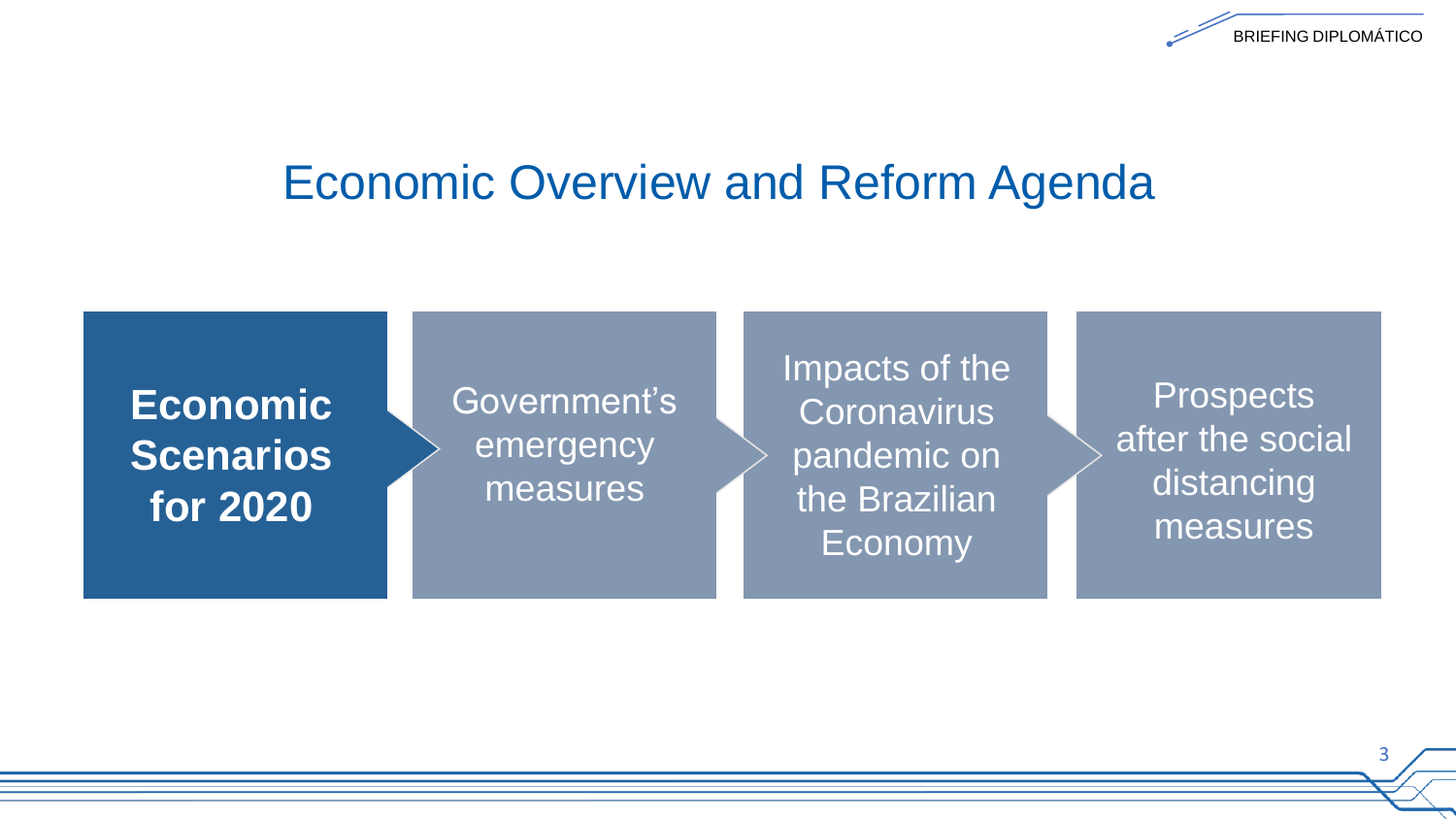

#### 있었 Economic Scenarios for 2020

declines by **0.9%**

**GDP**<br>declines by

- Government measures have high effectiveness
- They prevent a significant fall in employment and income and the disruption of the economic supply structure

**GDP**<br>declines by declines by **4.2%**

- Government measures have a good effectiveness
- They prevent widespread bankruptcy of companies and a major disruption of the productive system; household income falls moderately

OPTIMISTIC ( ) BASELINE ( ) PESSIMISTIC

**GDP**<br>declines by declines by **7.3%**

- Government measures have low effectiveness
- They fail to avoid a major disruption of the productive system; unemployment rises and income falls; social restrictive measures are relaxed at a later time

**Quick recovery** starting in June **Moderate recovery** starting in June

**Slow recovery** starting in July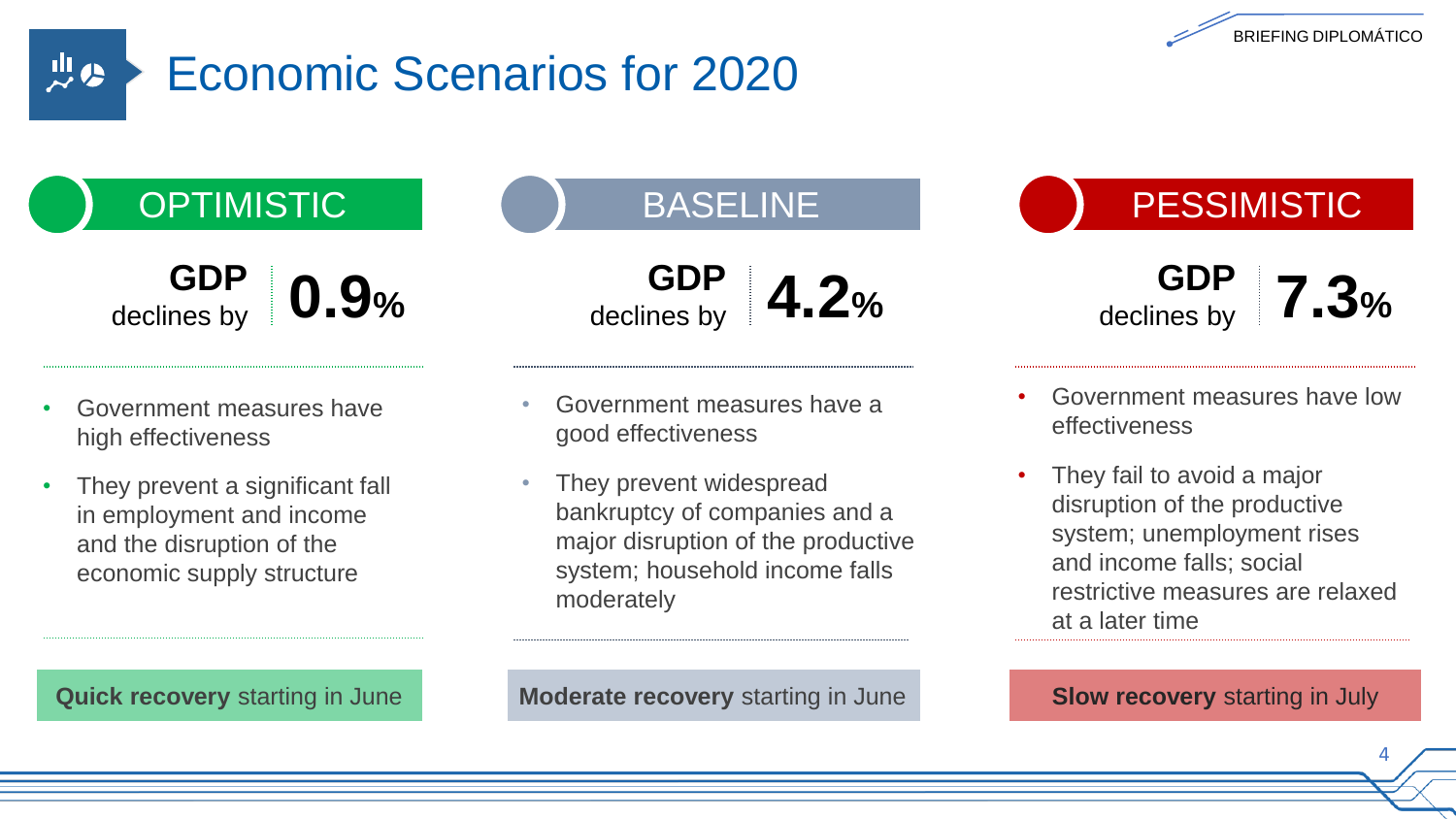

Economic **Scenarios** for 2020

### **Government's emergency measures**

Impacts of the Coronavirus pandemic on the Brazilian Economy

**Prospects** after the social distancing measures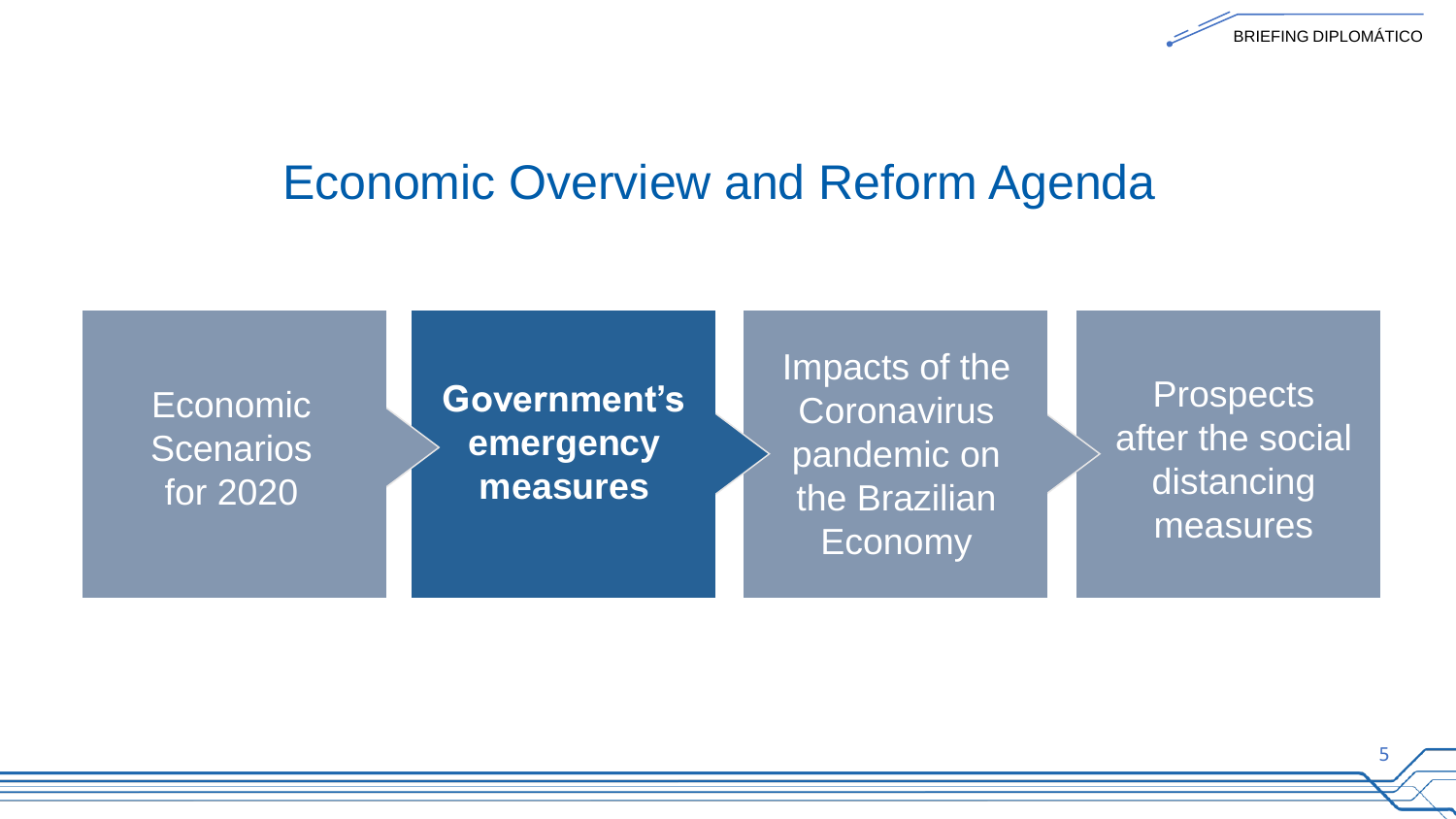#### $20$ Creating a safety net for families and companies



6

BRIEFING DIPLOMÁTICO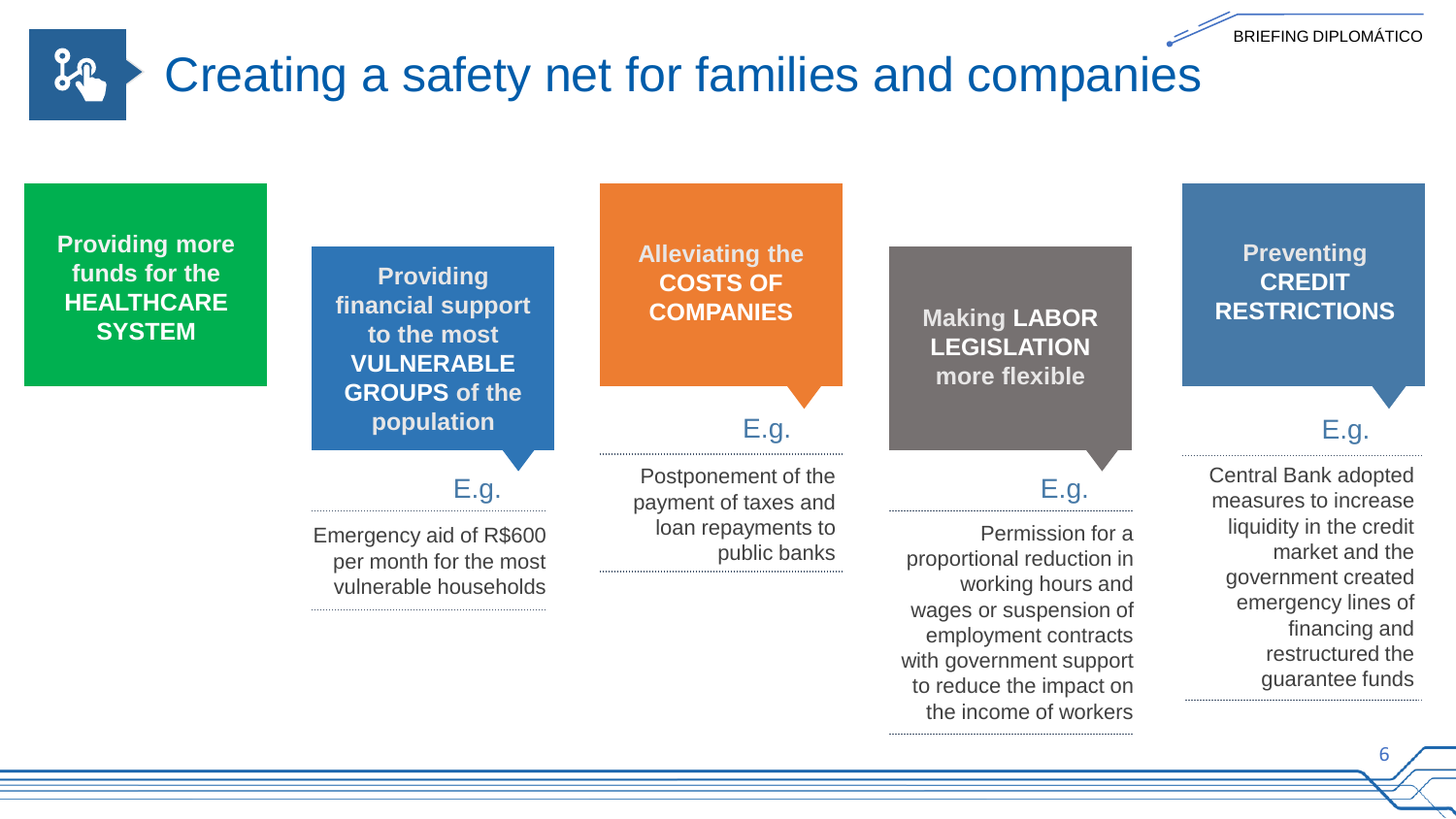

Economic **Scenarios** for 2020

### Government's emergency measures

**Impacts of the Coronavirus pandemic on the Brazilian Economy**

**Prospects** after the social distancing measures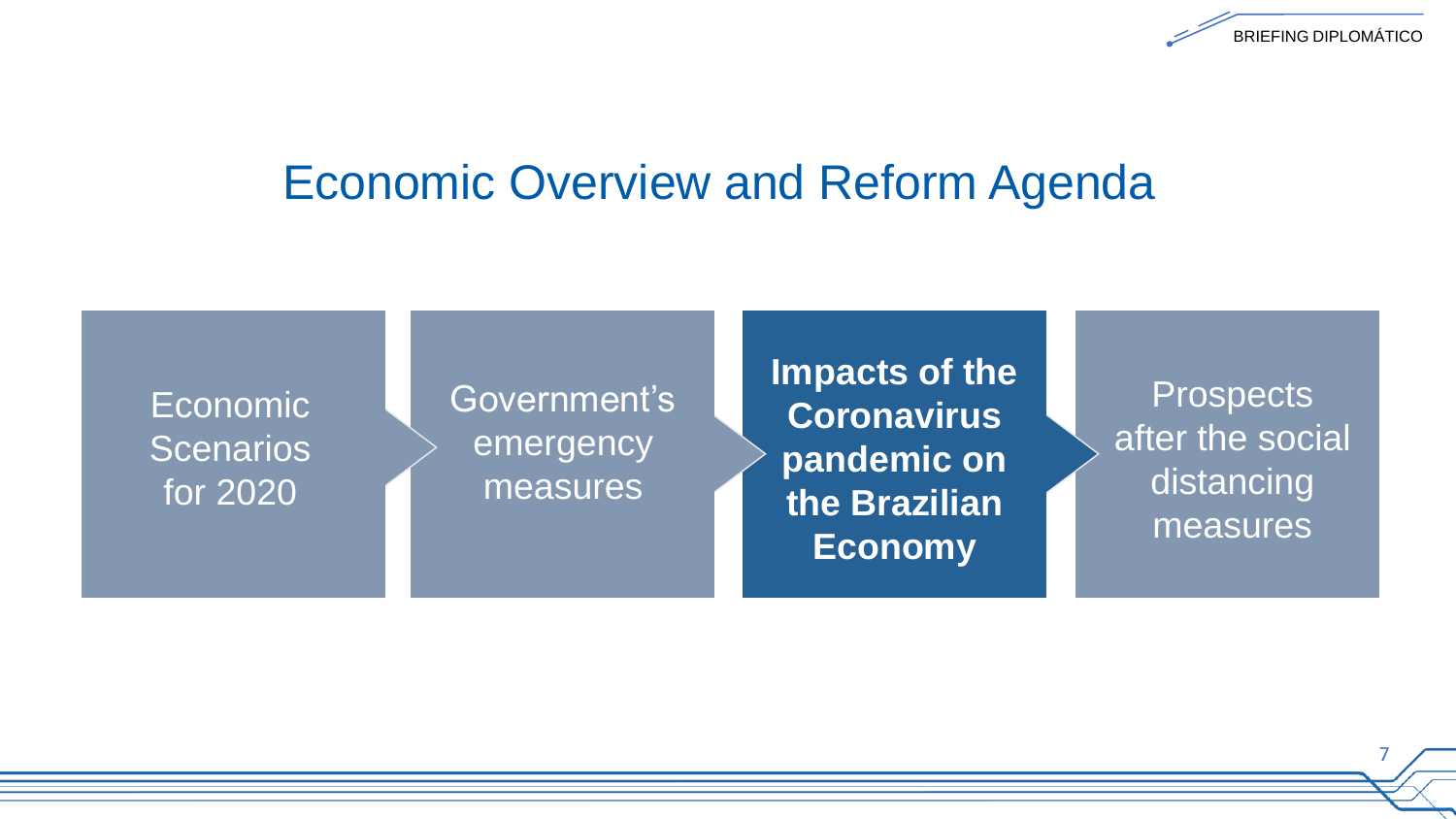

#### 山の Impacts on the Brazilian Economy

Production and Sales

Monthly Seasonally adjusted change in percentage points

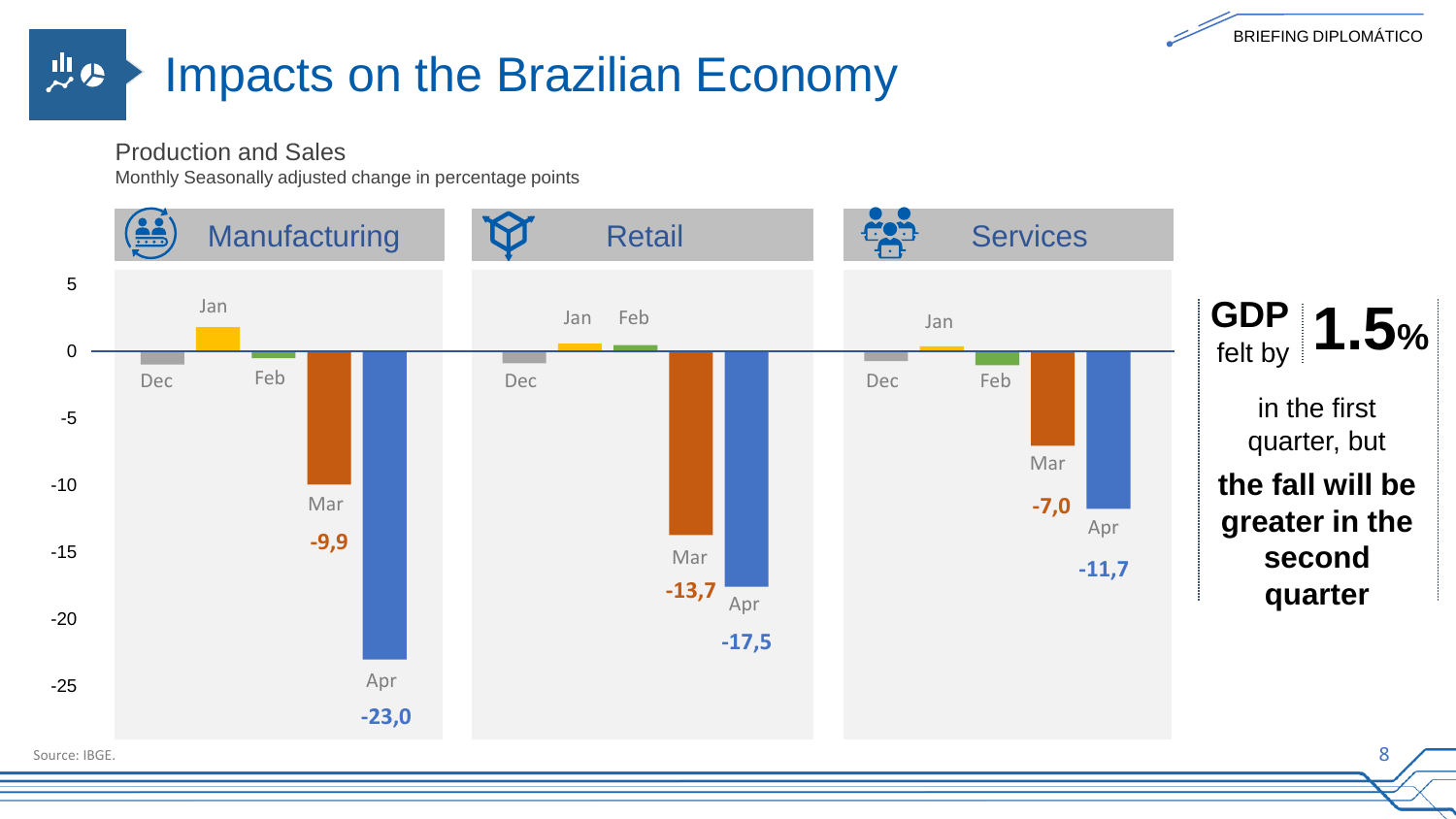

Source: CNI.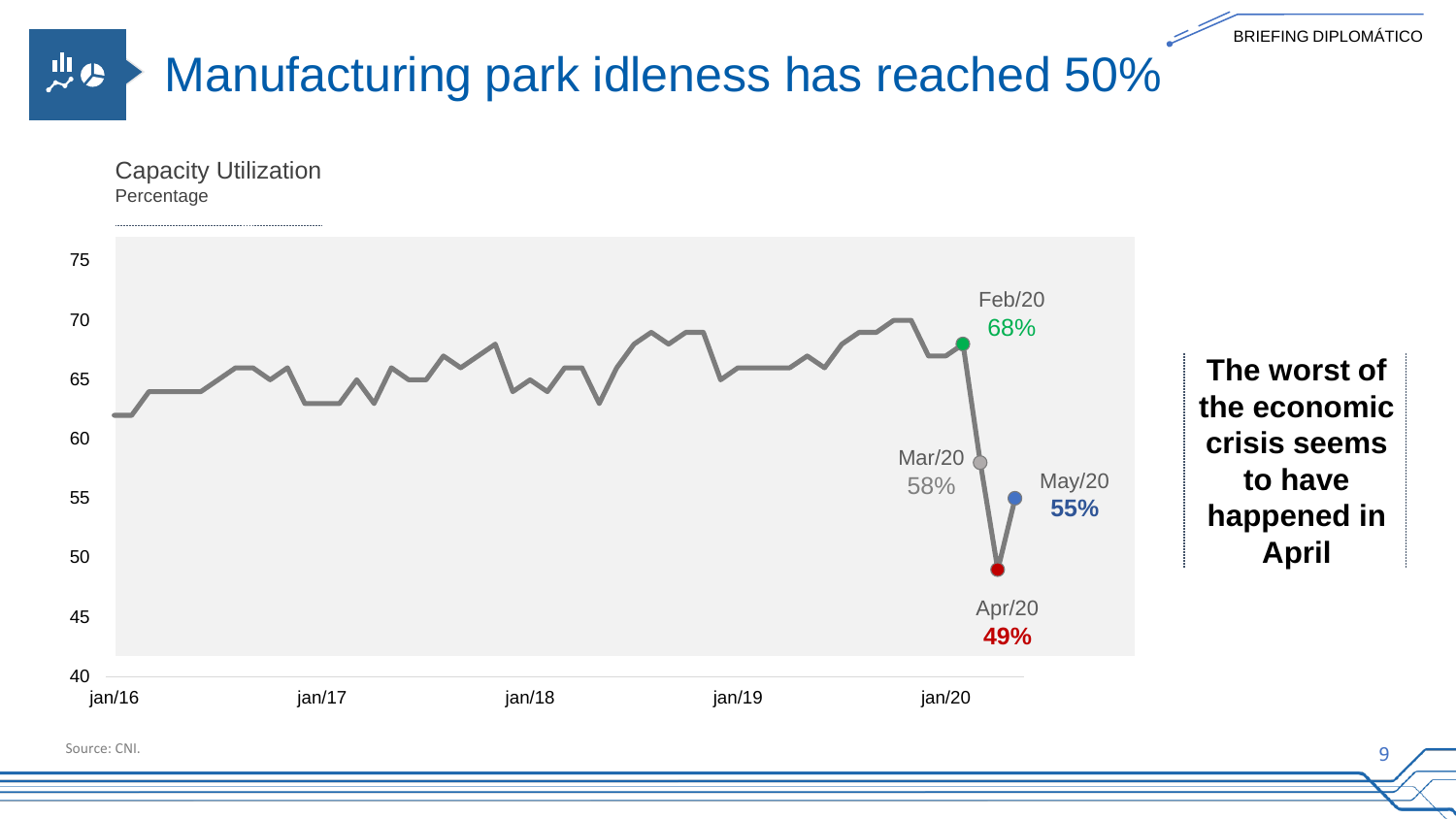BRIEFING DIPLOMÁTICO

1 0

#### 山の The impact on formal employment was moderate

Unemployment Rate Percentage



#### **MAY**

- **11.4**%  $10.9$  million
- But **25.7** million workers did not look for a job, but would like to find one
- **17.7** million did not look for a job because of the pandemic

#### UP TO MAY

- **8.1** million workers had working hours reduction or contract suspension
- **1.1** million lost their formal jobs

Source: IBGE.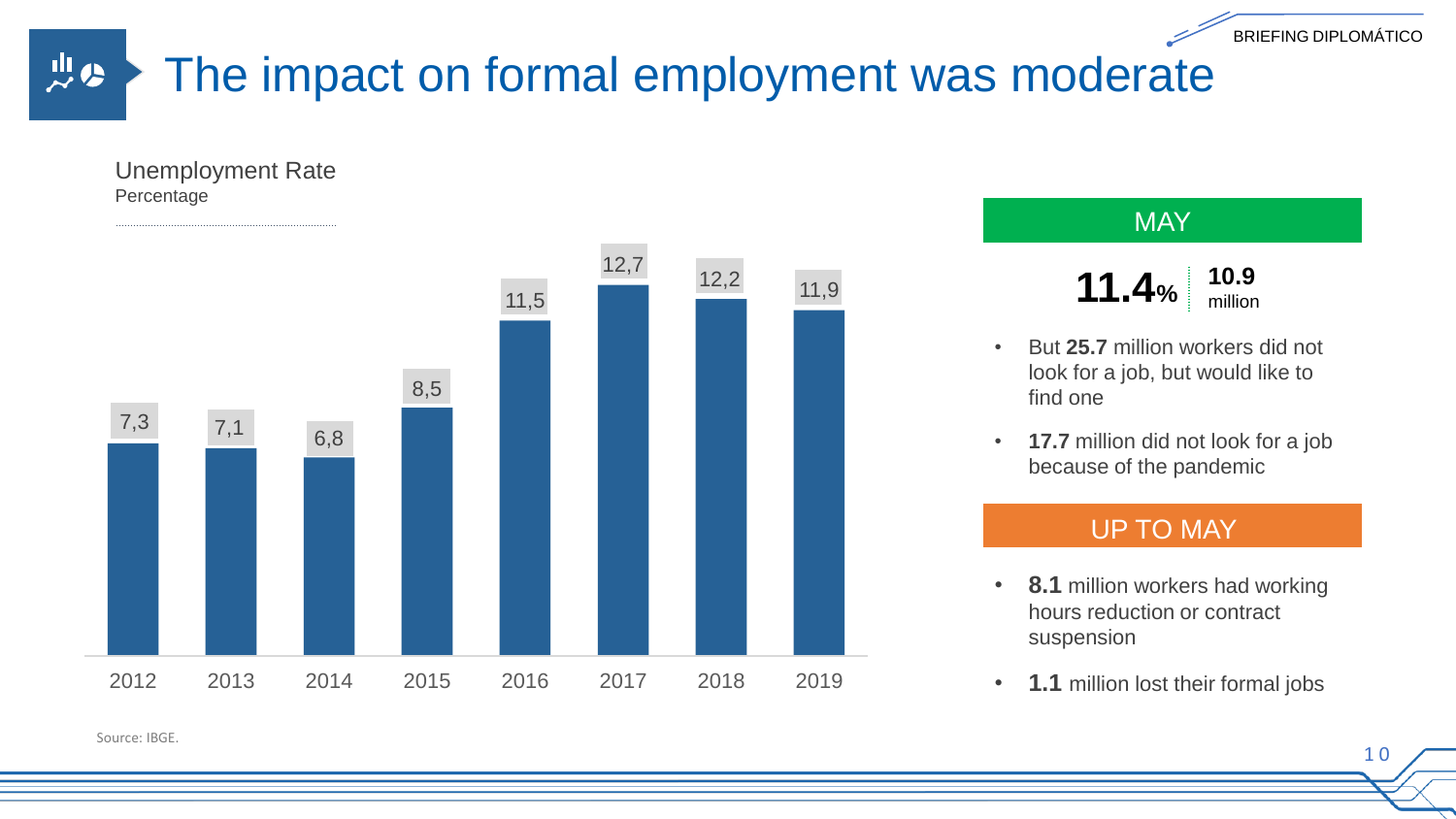



Inflation Rate and Inflation Target Range 12-month figure (%)



Source: IBGE and BACEN.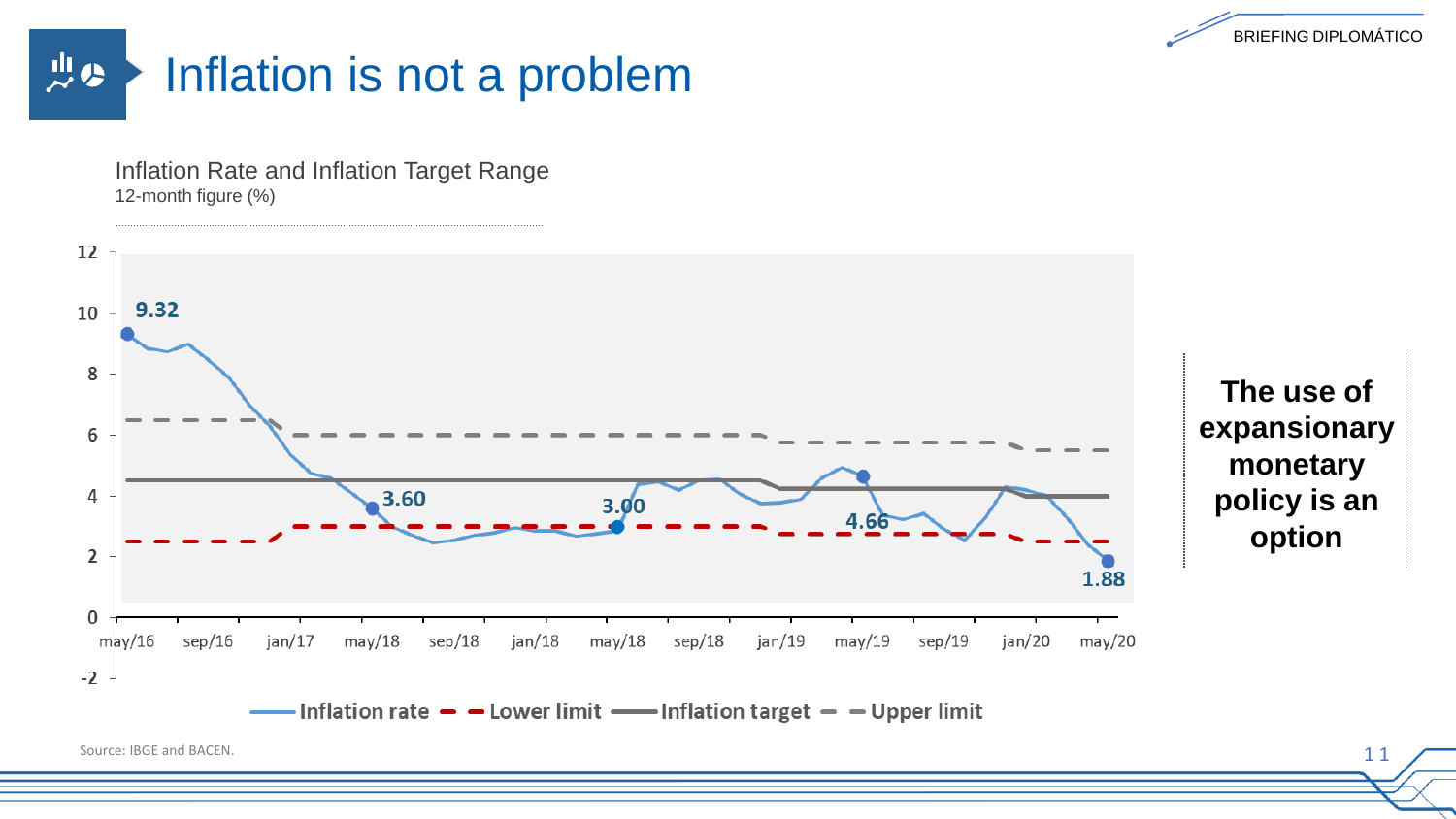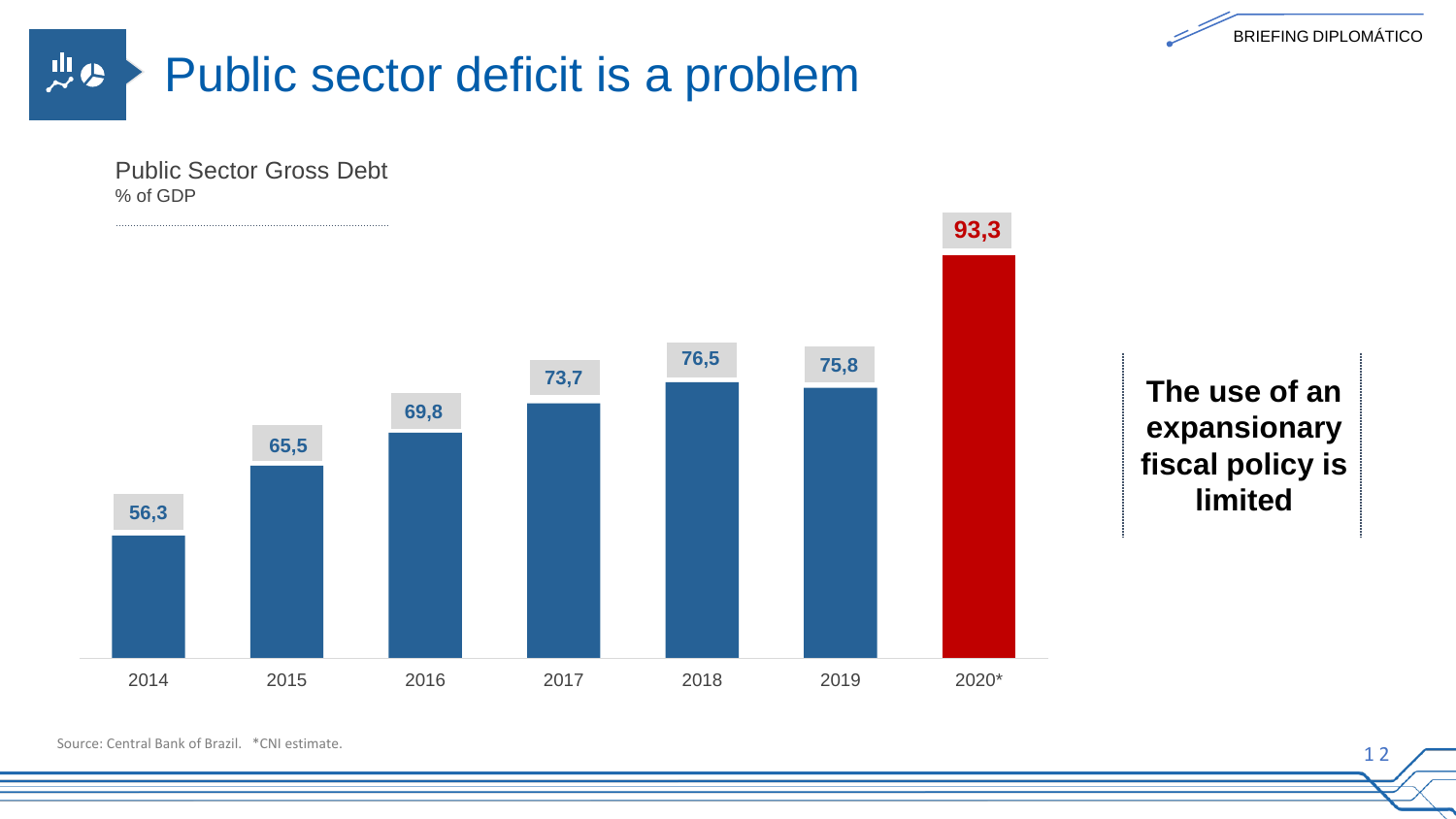

Economic **Scenarios** for 2020

#### Government's emergency measures

Impacts of the **Coronavirus** pandemic on the Brazilian Economy

**Prospects after the social distancing measures**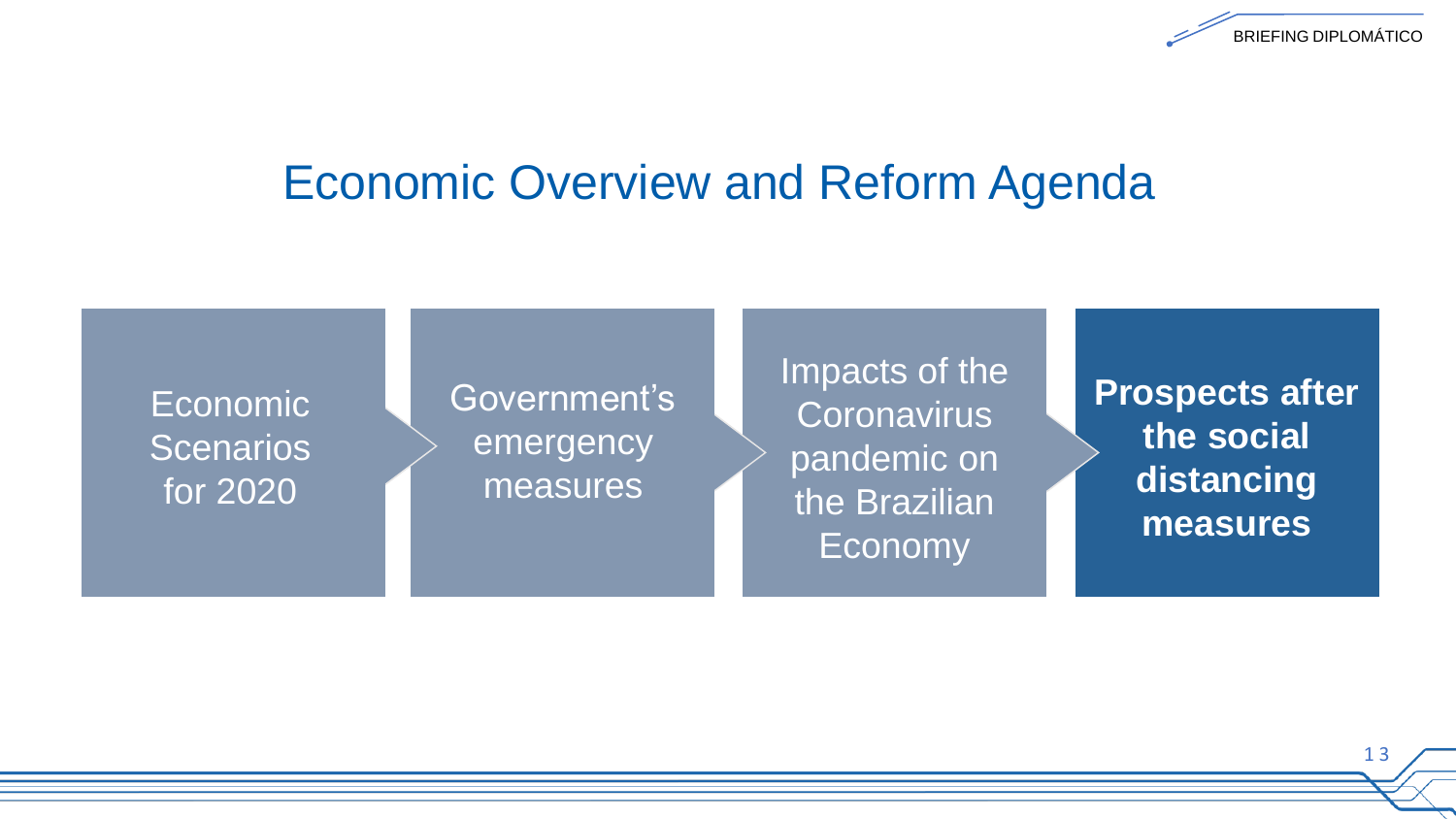

**The pandemic crisis hit Brazil while it was still recovering from the 2014-16 crisis**

**Both the public and private sectors will reach the end of the crisis without strength**

- On the public side, there are major fiscal restrictions
- On the private side:
	- companies are financially debilitated and lacking the financial muscle to invest
	- households do not have sufficient consumption capacity to lead the recovery

**International trade has also been negatively affected by the pandemic, hampering export growth, and perspectives are not good**

BRIEFING DIPLOMÁTICO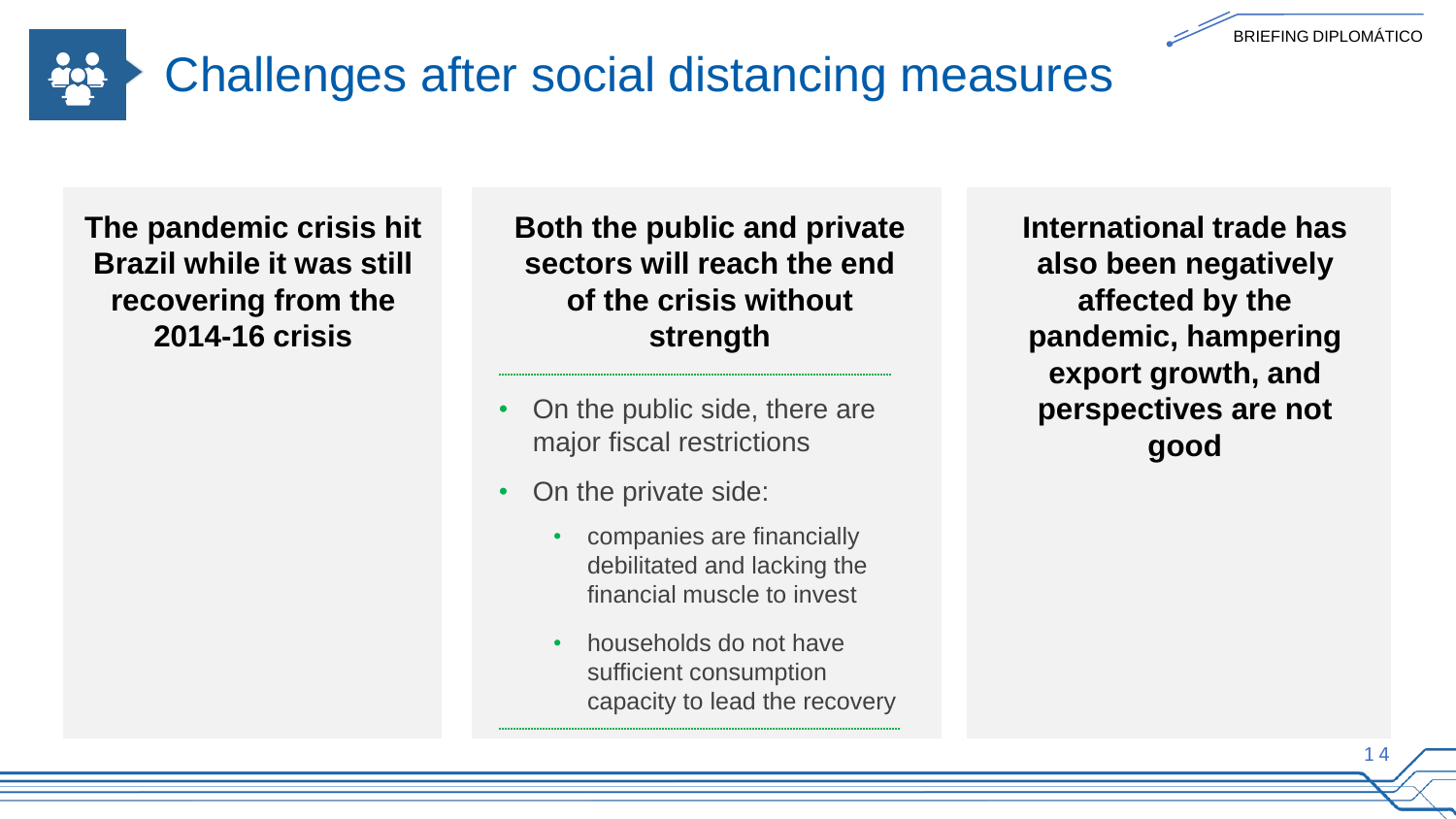

# The way out of will be led by the competitiveness agenda

**More than ever, Brazil needs to eliminate the so-called Brazil Cost**

**The Tax Reform should lead the agenda, followed by infrastructure and international relations**

- The new legal frameworks for the natural gas, electricity sector and basic sanitation
- Concessions and privatizations
- Good regulatory practices and less legal uncertainty
- Greater international integration

**The government must continue to strive to reduce public debt, but also have to help pull the economy out of the crisis** 

• Although it may seems paradoxical, it is necessary to reconcile the search for fiscal balance with an expansionary fiscal policy, because the private sector alone does not have the strength to remove the economy from this situation